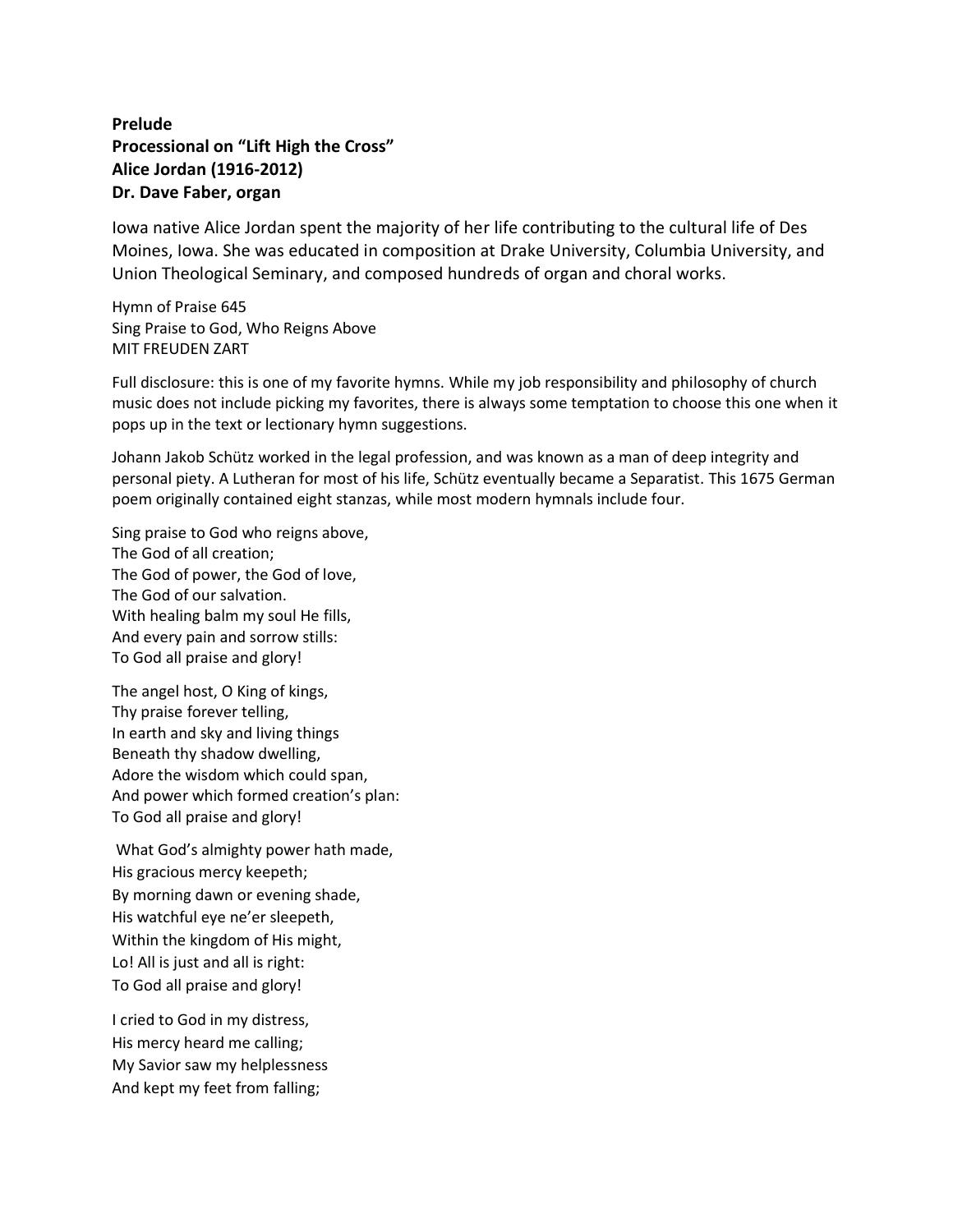For this, Lord, praise and thanks to Thee! Praise God most high, praise God with me! To God all praise and glory!

The Lord is never far away, Forsakes his people never; He is their refuge and their stay, Their peace and trust forever; And with a mother's watchful love He guides them wheresoe'er they rove; To God all praise and glory!

When every earthly hope has flown From sorrow's sons and daughters, Our Father from His heavenly throne Beholds the troubled waters; And at His word the storm is stayed Which made His children's heart afraid: To God all praise and glory.

Thus all my pilgrimage along I'll sing aloud Thy praises, That men may hear the grateful song My voice unwearies raises: Be joyful in the Lord, my heart! Both soul and body, bear your part! To God all praise and glory!

O ye who bear Christ's holy name, Give God all praise and glory! All ye who own His power, proclaim Aloud the wondrous story; Cast each false idol from His throne, The Lord is God, and He alone: To God all praise and glory!

The joyful tune, MIT FREUDEN ZART is an anonymous 16<sup>th</sup>-century German hymn tune.

Response of Praise 581 Glory Be to the Father GLORIA PATRI

Hymn of Preparation 450 Be Thou My Vision SLANE

According to Laura de Jong from the hymnary.com website: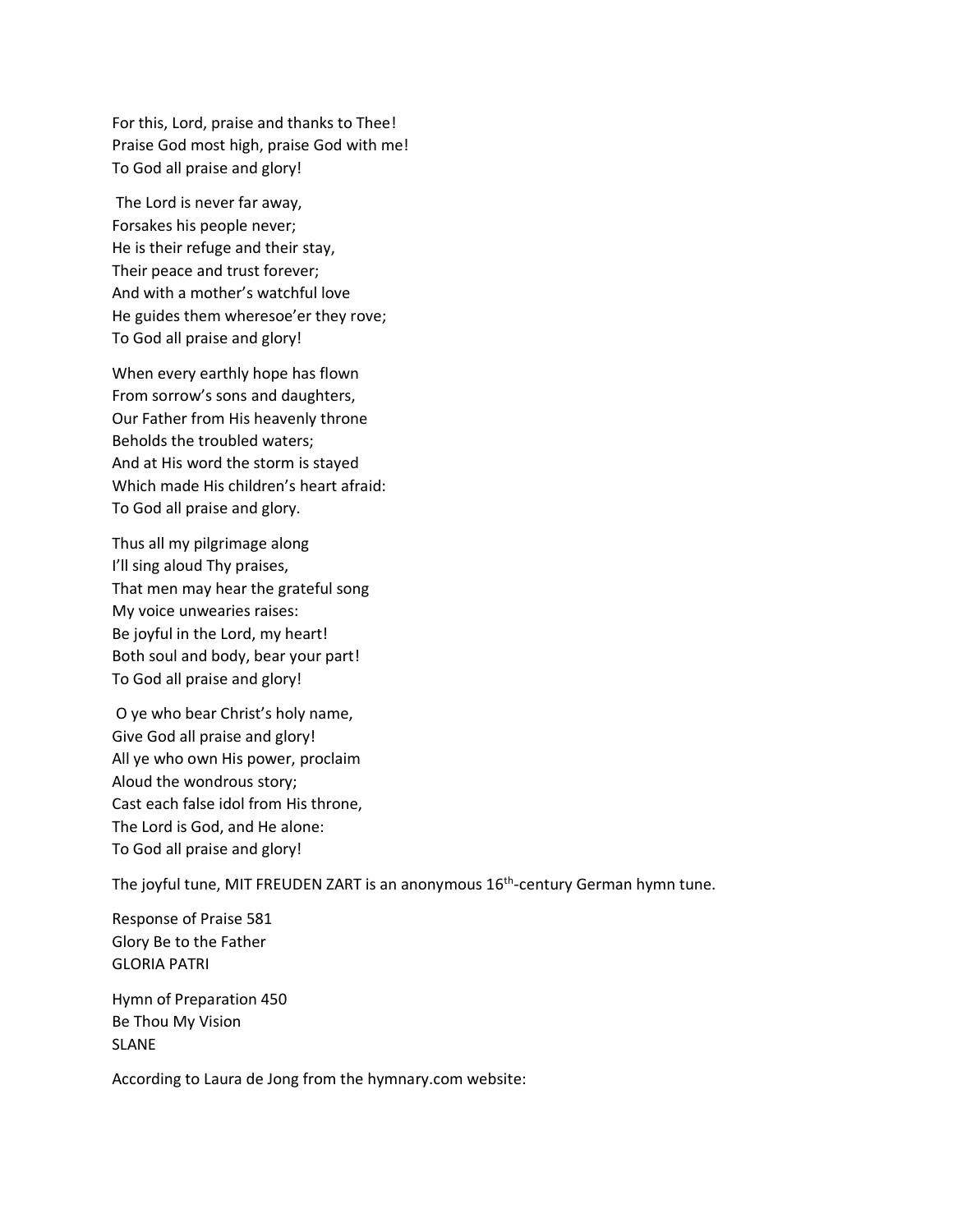"Eleanor Hull's versification consists of five verses. Today, most hymnals include four of those verses: 1, 2, 4, and 5, leaving out verse 3: "Be thou my breastplate, my sword for the fight; be thou my dignity, though my delight, thou my soul's shelter, and thou my high tower: raise thou me heavenward, O Power of my power."

This hymn acts as a prayer to our God that He would be the first that we seek after, and continually refocus the direction of our life. This hymn can be sung throughout the liturgical year, and is a particularly powerful prayer of response to God's call for our lives, whether heard in a sermon or a Scripture passage. It is most often used as a hymn of dedication, and fits well during a time of profession of faith or baptism."

## **Offertory**

12 Variations on a Theme from Handel's *Judas Maccabeus* Theme, Variations I, II, VI, and X Ludwig van Beethoven (1770-1827) Jen Conner, cello Andrew White, piano

The technique of theme-and-variations is a classical compositional technique in which a composer begins with either an existing or newly-composed piece of music, generally brief, and then creates variations based on the melodic material in the original theme. Classical composers, including the great Ludwig van Beethoven, commonly applied the theme-and-variations technique to the existing material of other composers. Such is the case in this piece. The theme is from George Frideric Handel's (1685- 1750) enduring oratorio, *Judas Maccabeus,* specifically the chorus "See the conqu'ring hero comes." You may also recognize it as the hymn tune JUDAS MACCABEUS, commonly paired with the Easter hymn "Thine is the glory."

Doxology 606 Praise God, from Whom All Blessings Flow OLD HUNDREDTH

Hymn of Commitment 65 Guide Me, O Thou Great Jehovah CWM RHONDDA

William Williams, a Welsh circuit-riding preacher, wrote this hymn in his native language, and translated it into English himself. His original title was "A prayer for strength to go through the wilderness of the world." Another English translation was later done by Peter Williams, and most modern hymnals use the first stanza from Peter Williams' translation, and the second and third stanzas from William Williams' own translation.

Hymnals in the UK generally use "Redeemer" instead of "Jehovah." "Jehovah" is an early transliteration of the Tetragrammaton, the unspoken Hebrew name for God, and it is inaccurate according to the consensus of modern scholarship.

Benediction Response 645 Sing Praise to God Who Reigns Above (stanza 4) MIT FREUDEN ZART